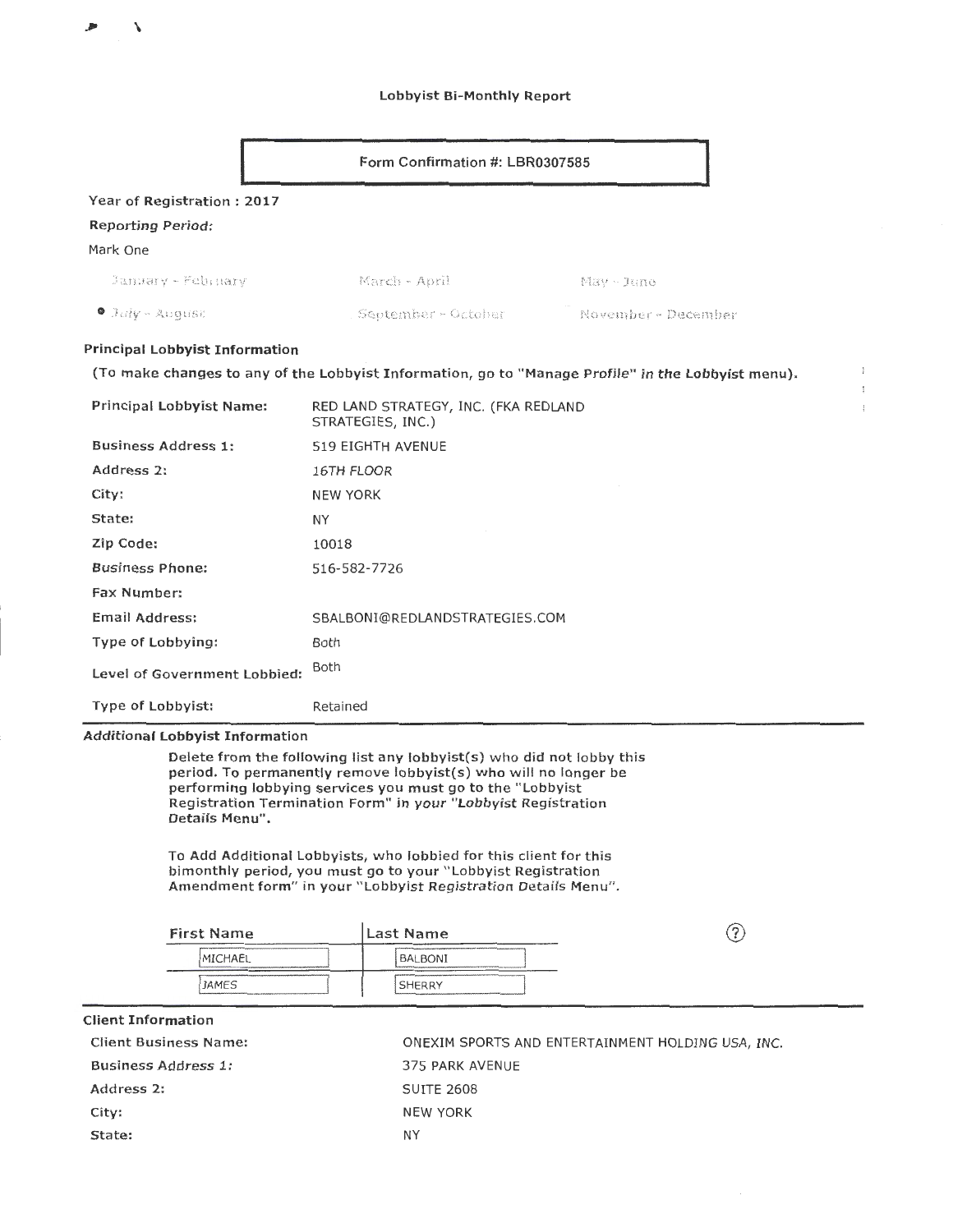| Zip Code:                                                                                                  | 10152                          |     |
|------------------------------------------------------------------------------------------------------------|--------------------------------|-----|
| Country:                                                                                                   | US                             |     |
| <b>Business Phone:</b>                                                                                     | 212-813-1155                   |     |
| Fax Number:                                                                                                | 212-813-1155                   |     |
| Chief Administrative Officer First Name:                                                                   | MAUREEN                        |     |
| Chief Administrative Officer Last Name:                                                                    | HANLON                         |     |
| Chief Administrative Officer Title:                                                                        | PRESIDENT                      |     |
|                                                                                                            | <b>Third Party Information</b> |     |
| Name:                                                                                                      |                                |     |
| <b>Business Address 1:</b>                                                                                 |                                |     |
| Address 2:                                                                                                 |                                |     |
| City:                                                                                                      |                                |     |
| State:                                                                                                     |                                |     |
| Zip Code:                                                                                                  |                                |     |
| Country:                                                                                                   | US                             |     |
| <b>Business Phone:</b>                                                                                     |                                |     |
| Summary of Compensation and Reimbursed Expenses for this period                                            |                                |     |
| Compensation<br><b>Reimbursed Expenses</b><br>(Current Period Only)<br>(Current Period Only)<br>10000<br>0 |                                |     |
| Other Lobbying Expenses (Current Period Only)                                                              |                                |     |
| A. Report in the aggregate all expenses less than or equal to \$75 :                                       |                                | 0   |
| B. Report in the aggregate all expenses for salaries of non-lobbying employees :                           |                                | 0   |
|                                                                                                            |                                |     |
| C.Itemize all expenses exceeding \$75 : $(2)$                                                              |                                |     |
| I have no itemized expenses to report for this period.                                                     |                                |     |
| $\vee$ Check box to agree with previous statement or enter expenses below                                  |                                |     |
|                                                                                                            |                                | Top |
|                                                                                                            |                                |     |
| D. Total expenses for current period : $$0$                                                                |                                |     |
| Subject<br>Subjects on which you lobbied:                                                                  |                                |     |
| ISSUES RELATED TO THE NASSAU COLISEUM                                                                      |                                |     |
| Person<br>Person, State Agency, Municipality or Legislative Body lobbied:                                  |                                |     |

NASSAU COUNTY LEGISLATURE, NASSAU COUNTY EXECUTIVE

Bill

 $\sigma_{\rm{max}}=0.000$ 

Bill, Rule, Regulation, Rate Number or brief description relative to the introduction or intended introduction of legislation or a resolution on which you lobbied:

No details were entered.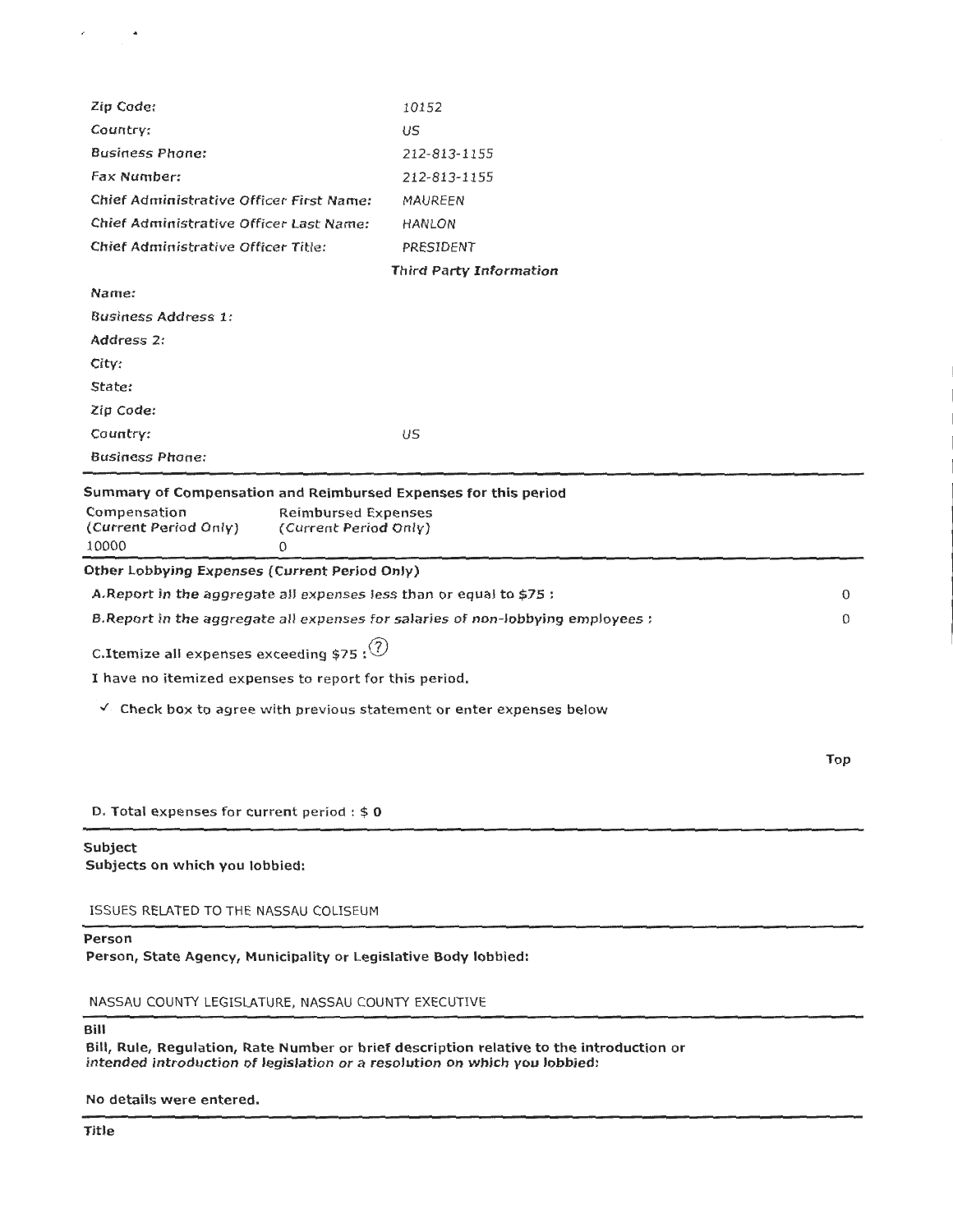Title and Identifying # of procurement contracts and documents on which you expect to lobby:

No details were entered.

# Number or Subject Matter

Number or Subject Matter of Executive Order of Governor /Municipality on which you expect to lobby:

No details were entered.

## Subject Matter

,  $\lambda$  ,  $\lambda$  .

Subject Matter of and Tribes involved in tribal-state compacts, etc on which you expect to lobby:

## No details were entered.

#### Declaration

I declare under penalty of perjury that the information contained in this Bi-Monthly report is true, correct and complete to the best of my knowledge and belief.

 $\mathbf{v}_i$  check how to agree with provious  $s!$ nternent Date: 9/14/2017 First Name: Comments: MICHAEL Last Name: BALBONI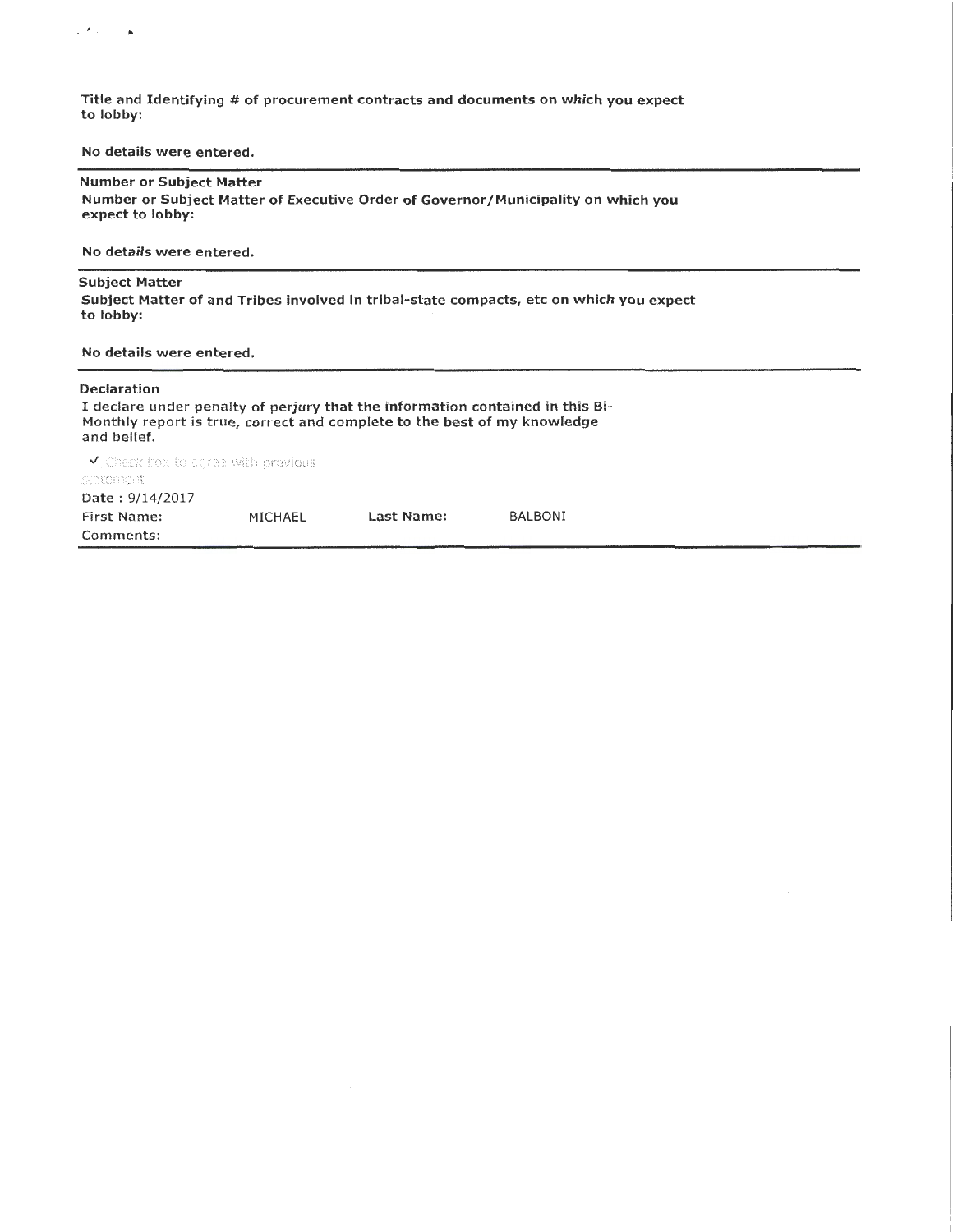## Lobbyist Bi-Monthly Report

 $\gamma$ 

 $\mathbb{Z}^{(2)}$ 

|                                 | Form Confirmation #: LBR0307581                                                                                                                                                                                                                                        |
|---------------------------------|------------------------------------------------------------------------------------------------------------------------------------------------------------------------------------------------------------------------------------------------------------------------|
| Year of Registration: 2017      |                                                                                                                                                                                                                                                                        |
| <b>Reporting Period:</b>        |                                                                                                                                                                                                                                                                        |
| Mark One                        |                                                                                                                                                                                                                                                                        |
| January – February              | March - April<br>May - June                                                                                                                                                                                                                                            |
| $\bullet$ July - August         | September - October<br>— November - December                                                                                                                                                                                                                           |
| Principal Lobbyist Information  |                                                                                                                                                                                                                                                                        |
|                                 | (To make changes to any of the Lobbyist Information, go to "Manage Profile" in the Lobbyist menu).                                                                                                                                                                     |
| Principal Lobbyist Name:        | $\ddot{\phantom{a}}$<br>RED LAND STRATEGY, INC. (FKA REDLAND<br>$\mathbb{I}$<br>STRATEGIES, INC.)                                                                                                                                                                      |
| <b>Business Address 1:</b>      | 519 EIGHTH AVENUE                                                                                                                                                                                                                                                      |
| Address 2:                      | 16TH FLOOR                                                                                                                                                                                                                                                             |
| City:                           | <b>NEW YORK</b>                                                                                                                                                                                                                                                        |
| State:                          | NY.                                                                                                                                                                                                                                                                    |
| Zip Code:                       | 10018                                                                                                                                                                                                                                                                  |
| <b>Business Phone:</b>          | 516-582-7726                                                                                                                                                                                                                                                           |
| Fax Number:                     |                                                                                                                                                                                                                                                                        |
| Email Address:                  | SBALBONI@REDLANDSTRATEGIES.COM                                                                                                                                                                                                                                         |
| Type of Lobbying:               | Procurement                                                                                                                                                                                                                                                            |
| Level of Government Lobbied:    | Both                                                                                                                                                                                                                                                                   |
| Type of Lobbyist:               | Retained                                                                                                                                                                                                                                                               |
| Additional Lobbyist Information |                                                                                                                                                                                                                                                                        |
| Details Menu".                  | Delete from the following list any lobbyist(s) who did not lobby this<br>period. To permanently remove lobbyist(s) who will no longer be<br>performing lobbying services you must go to the "Lobbyist<br>Registration Termination Form" in your "Lobbyist Registration |

To Add Additional Lobbyists, who lobbied for this client for this bimonthly period, you must go to your "Lobbyist Registration Amendment form" in your "Lobbyist Registration Details Menu".

| <b>First Name</b>                               | Last Name |  |
|-------------------------------------------------|-----------|--|
| MICHAEL                                         | BALBONI   |  |
| <b>JAMES</b><br>------------------------------- | SHERRY    |  |
| <b>Client Information</b>                       |           |  |

| <b>Client Business Name:</b> | PURE STORAGE, INC    |
|------------------------------|----------------------|
| <b>Business Address 1:</b>   | 650 CASTRO STREET    |
| Address 2:                   |                      |
| City:                        | <b>MOUNTAIN VIEW</b> |
| State:                       | ΝY                   |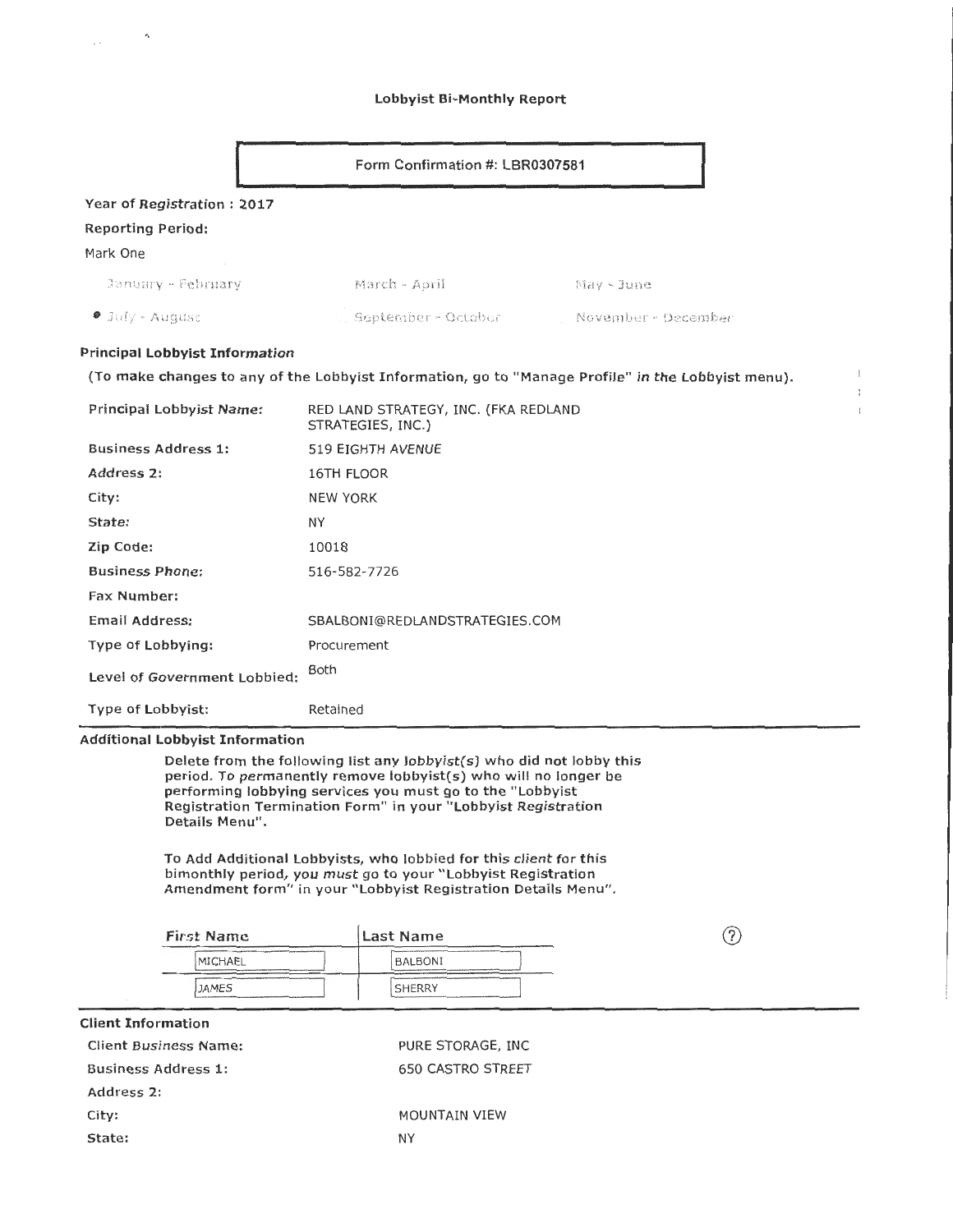| Zip Code:                                                                        | 94041                            |     |
|----------------------------------------------------------------------------------|----------------------------------|-----|
| Country:                                                                         | US.                              |     |
| <b>Business Phone:</b>                                                           | $(301)$ 717-9968                 |     |
| Fax Number:                                                                      | $(301)$ 717-9968                 |     |
| Chief Administrative Officer First Name:                                         | KIMBERLY                         |     |
| Chief Administrative Officer Last Name:                                          | <b>BRADBURY</b>                  |     |
| Chief Administrative Officer Title:                                              | DIRECTOR PUBLIC SECTOR CONTRACTS |     |
|                                                                                  | <b>Third Party Information</b>   |     |
| Name:                                                                            |                                  |     |
| <b>Business Address 1:</b>                                                       |                                  |     |
| Address 2:                                                                       |                                  |     |
| City:                                                                            |                                  |     |
| State:                                                                           |                                  |     |
| Zip Code:                                                                        |                                  |     |
| Country:                                                                         |                                  |     |
| <b>Business Phone:</b>                                                           |                                  |     |
| Summary of Compensation and Reimbursed Expenses for this period                  |                                  |     |
| Compensation<br><b>Reimbursed Expenses</b>                                       |                                  |     |
| (Current Period Only)<br>(Current Period Only)                                   |                                  |     |
| 4000<br>$\Omega$                                                                 |                                  |     |
| Other Lobbying Expenses (Current Period Only)                                    |                                  |     |
| A. Report in the aggregate all expenses less than or equal to \$75 :             |                                  | 0   |
| B. Report in the aggregate all expenses for salaries of non-lobbying employees : |                                  | 0   |
| C. Itemize all expenses exceeding $$75$ : $(?)$                                  |                                  |     |
| I have no itemized expenses to report for this period.                           |                                  |     |
| $\vee$ Check box to agree with previous statement or enter expenses below        |                                  |     |
|                                                                                  |                                  |     |
|                                                                                  |                                  | Top |
|                                                                                  |                                  |     |
| D. Total expenses for current period : \$0                                       |                                  |     |
|                                                                                  |                                  |     |

## Subject Subjects on which you lobbied:

# IT PROCUREMENT OPPORTUNITIES

# Person

Person, State Agency, Municipality or Legislative Body lobbied:

NASSAU COUNTY OFFICE OF INFORMATION TECHNOLOGY, NYS DEPT. OF INFORMATION TECHNOLOGY, NYS COMPTROLLER OFFICE

Bill

Bill, Rule, Regulation, Rate Number or brief description relative to the introduction or intended introduction of legislation or a resolution on which you lobbied:

No details were entered.